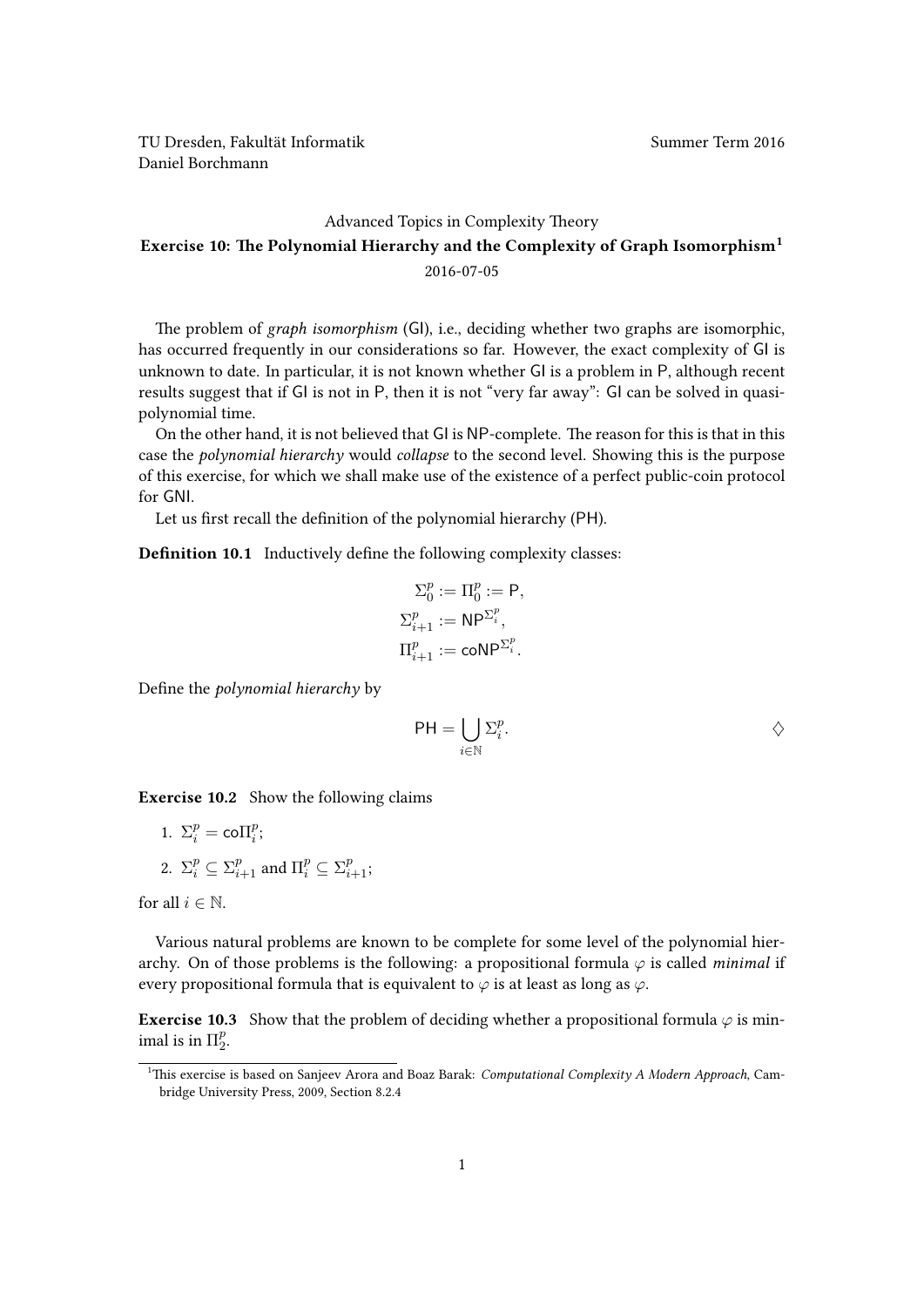The classes  $\Sigma^p_k$  $\frac{p}{k}$  and  $\Pi_k^p$  $\frac{p}{k}$  have natural complete example which arise as "restrictions" of  ${\sf TQBF}$ to some particular form.

Let  $k \in \mathbb{N}$ . Then a  $\Sigma_k$ QBF-formula is a QBF-formula of the form

$$
\exists x_1 \forall x_2 \ldots Q x_k. \varphi(x_1, x_2, \ldots, x_k),
$$

where  $Q \in \{\exists, \forall\}$  depending on whether k is odd or even. A  $\Pi_k$ QBF-formula is a QBF-formula of the form

$$
\forall x_1 \exists x_2 \ldots Q x_k. \varphi(x_1, x_2, \ldots, x_k),
$$

where again  $Q \in \{\exists, \forall\}$  depending on whether k is even or odd.

**Theorem 10.4** Let  $k \in \mathbb{N}$ . Then the problem  $\Sigma_k \textsf{TQBF}$  of deciding the validity of  $\Sigma_k \textsf{OBF}$ formulas is complete for  $\Sigma_k^p$ . Dually, the problem  $\Pi_k \mathsf{TQBF}$  of deciding validity of  $\Pi_k \mathsf{QBF}$ formulas is complete for  $\Box_k^p$ .  $_k^p$ .

Indeed, this shows that PH  $\subset$  PSpace. Additionally, while it is not known whether this inclusion is strict, it is widely believed that it is.

We say that the polynomial hierarchy collapses if there exists some  $k \in \mathbb{N}$  such that PH =  $\Sigma_k^p$  $\frac{p}{k}$ . Since this is not believed to happen, every assumption that results in the collapse of PH is taken as a strong indication against this assumption.

**Exercise 10.5** Show that if  $\Sigma_k^p = \Pi_k^p$  for some  $k \in \mathbb{N}$ , then  $PH = \Sigma_k^p$ .

**Exercise 10.6** Show that if  $PH = P$ Space, then  $PH$  collapses.

We now want to show the main result of this exercise.

**Theorem 10.7** If GI is NP-complete, then  $\Sigma_2^p = \Pi_2^p$ .

To show this, it is clearly sufficient to show  $\Sigma_2^p \subseteq \Pi_2^p$  $_2^p$ , because then  ${\rm co}\Sigma_2^p \subseteq {\rm co}\Pi_2^p$  $\frac{p}{2}$ 

Let  $\psi = \exists x \in \{0,1\}^n \forall y \in \{0,1\}^n \cdot \varphi(x,y)$  be some  $\Sigma_2$ TQBF formula. We want to show that under the assumption of GI being NP-complete, the formula  $\psi$  is equivalent to some  $\Pi_2$ TQBF formula. This shows  $\Sigma_2^p \subseteq \Pi_2^p$  $\frac{p}{2}$ 

Exercise 10.8 Use the NP-completeness of GI to show that there exists a polynomial-time computable function f such that  $\psi$  is equivalent to

$$
\exists x \in \{0, 1\}^n (g(x) \in \mathsf{GNI}),
$$

where  $g(x) = f(\varphi_x)$  and  $\varphi_x$  is the formula  $\varphi$  with the variables x fixed.

By what has been discussed in the lecture, we know GNI  $\in$  AM[2] with perfect completeness. Using amplification, we can furthermore assume that the soundness of this protocol is *strictly* less than  $2^{-n}$  for inputs of length n. Let V be the verifier of this protocol, and denote with  $m$ the length of the random message of the verifier and with  $m'$  the length of the response of the prover.